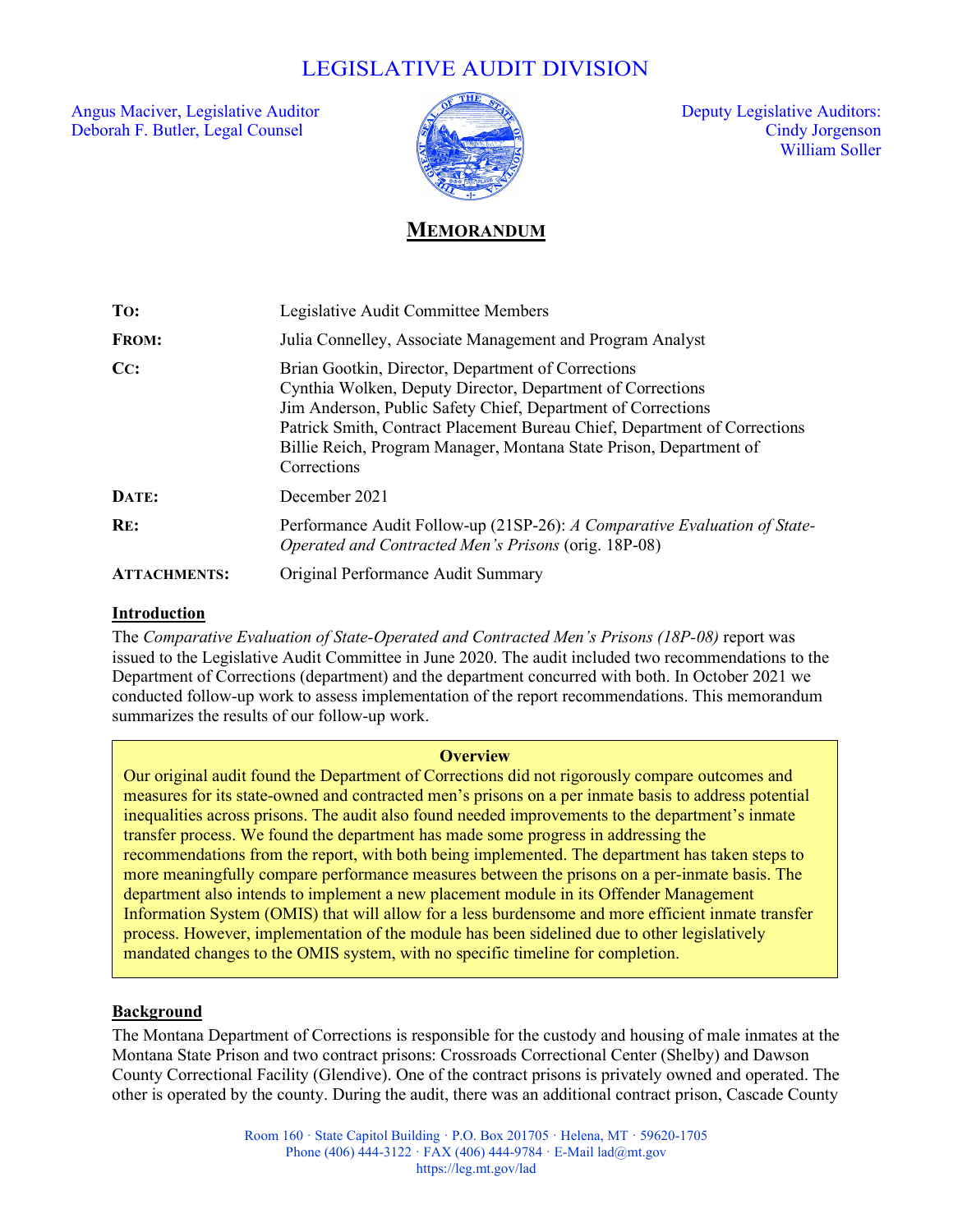Regional Prison (Great Falls). However, the department has stopped using this prison to house state inmates since the audit, and the state inmates that were being housed there were transferred to Crossroads Correctional Center.

To address prison overcrowding issues, the legislature authorized the use of private prisons in Montana in 1997. A contract for a for-profit prison in Shelby, Crossroads Correctional Center, was awarded in 1998. Private prisons are controversial nationwide. Opponents argue that privatization can lead to perverse incentives and ineffective rehabilitation. Proponents argue the private sector can innovate effective and rehabilitative incarceration methods. During the audit, we learned the contract facilities were not designed to provide the same level of health care and services for inmates because the contracts aimed at controlling costs.

Montana State Prison had a higher inmate capacity (around 1,500 inmates) than the three other contract prisons in operation at the time of the audit (600 or fewer inmates). The state prison also offers programs like sex offender treatment, addictive disease study, and methamphetamine intensive treatment that are not available at the other prisons. Montana State Prison is also the only facility that houses maximum security inmates. As such, there are considerable differences among the overall populations served by each prison.

Our audit compared Montana's four men's prisons on several measures of prison quality, including rates of grievances, disciplinary actions, visitation, and educational attainment. We also compared recidivism rates across the prisons. Inmates are often transferred between prisons to accommodate their needs as the services available at each prison are different. Our audit also included an assessment of the prison-toprison transfer process.

#### **Audit Follow-up Results**

To assess the department's implementation status, we attended the department's annual conference on inmate grievances and disciplinary reports. This annual conference gives prison officials the opportunity to gather and discuss yearly statistics on inmate grievances and disciplinary actions. We also reviewed recent statistics on grievances and disciplinary reports. Additionally, we learned about the department's plans for implementing an OMIS module to better handle inmate transfers. We also interviewed Department of Corrections staff regarding the changes that occurred since the conclusion of our audit work. The following sections discuss the implementation status of each recommendation.

#### **Recommendation #1**

**We recommend the Department of Corrections develop a formal, data-driven approach to regularly compare the contract prisons to Montana State Prison and to each other on a per-inmate basis using the following measures:**

- **A. Grievance rates and the rates of their resolution type.**
- **B. Rates of disciplinary actions, including sanctions administered.**
- **C. Inmate educational attainment.**
- **D. Visitation.**
- **E. Any other measures the department deems useful for comparative purposes.**

#### **Implementation Status –** *Being Implemented*

During audit work, we determined that a more rigorous comparison of inmate outcomes and internal measures at the prisons was necessary to assess prison quality. At the time of the audit, the department did